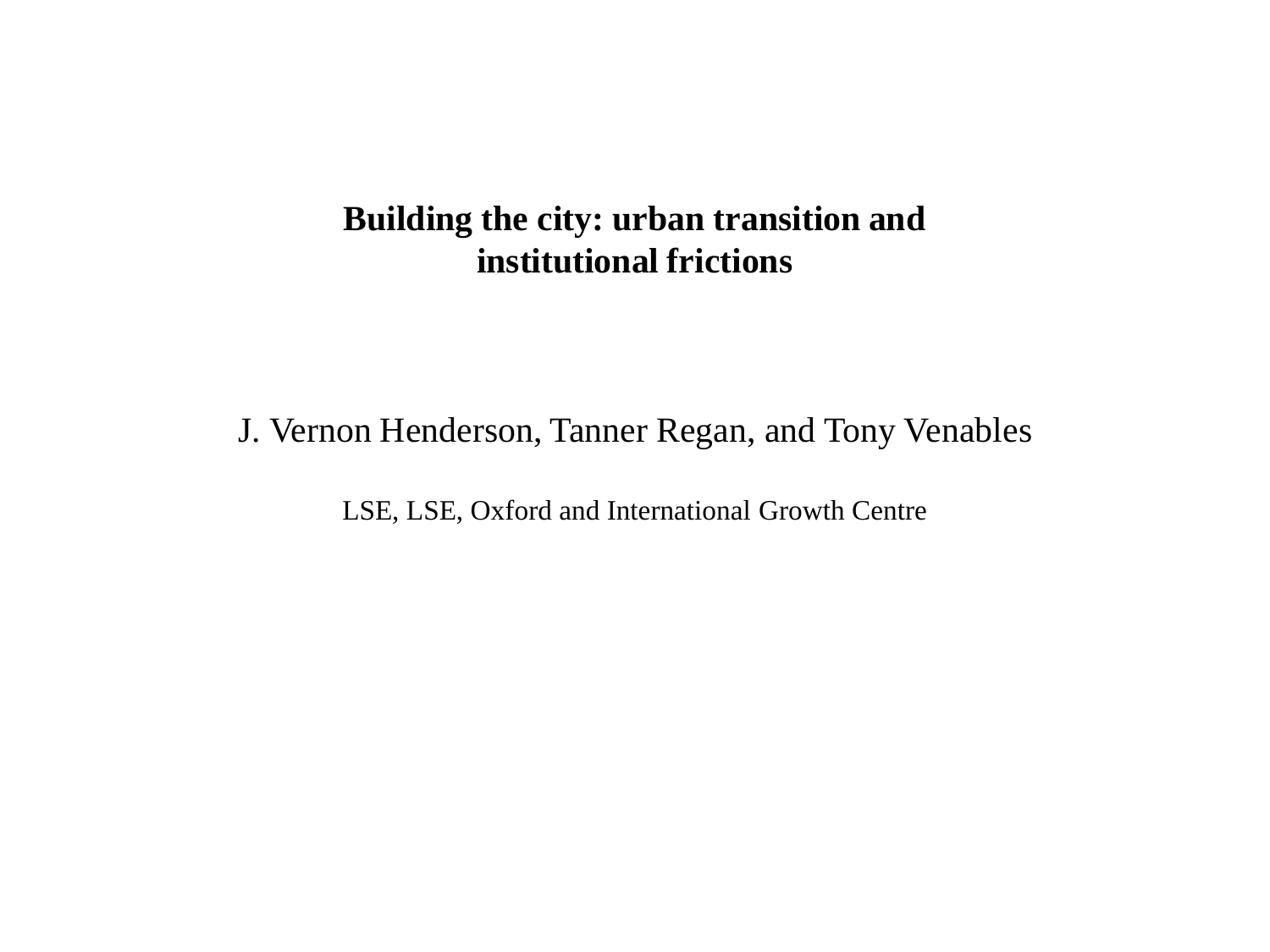# **Introduction**

- How has a developing city grown?
	- The building stock evolution across space  $\&$  time
	- Frictions and imperfections

1) Theory: build a full dynamic model of investment/ urban growth

- Formal and informal structures
- Sunk capital and expectations
- Land market inefficiencies
- 2) Empirics: Detailed study of Nairobi
	- From aerial photography, 2 time periods
		- Land cover
		- Redevelopment
	- Other data sources
		- Height
		- Land prices, property rents
		- Slum classification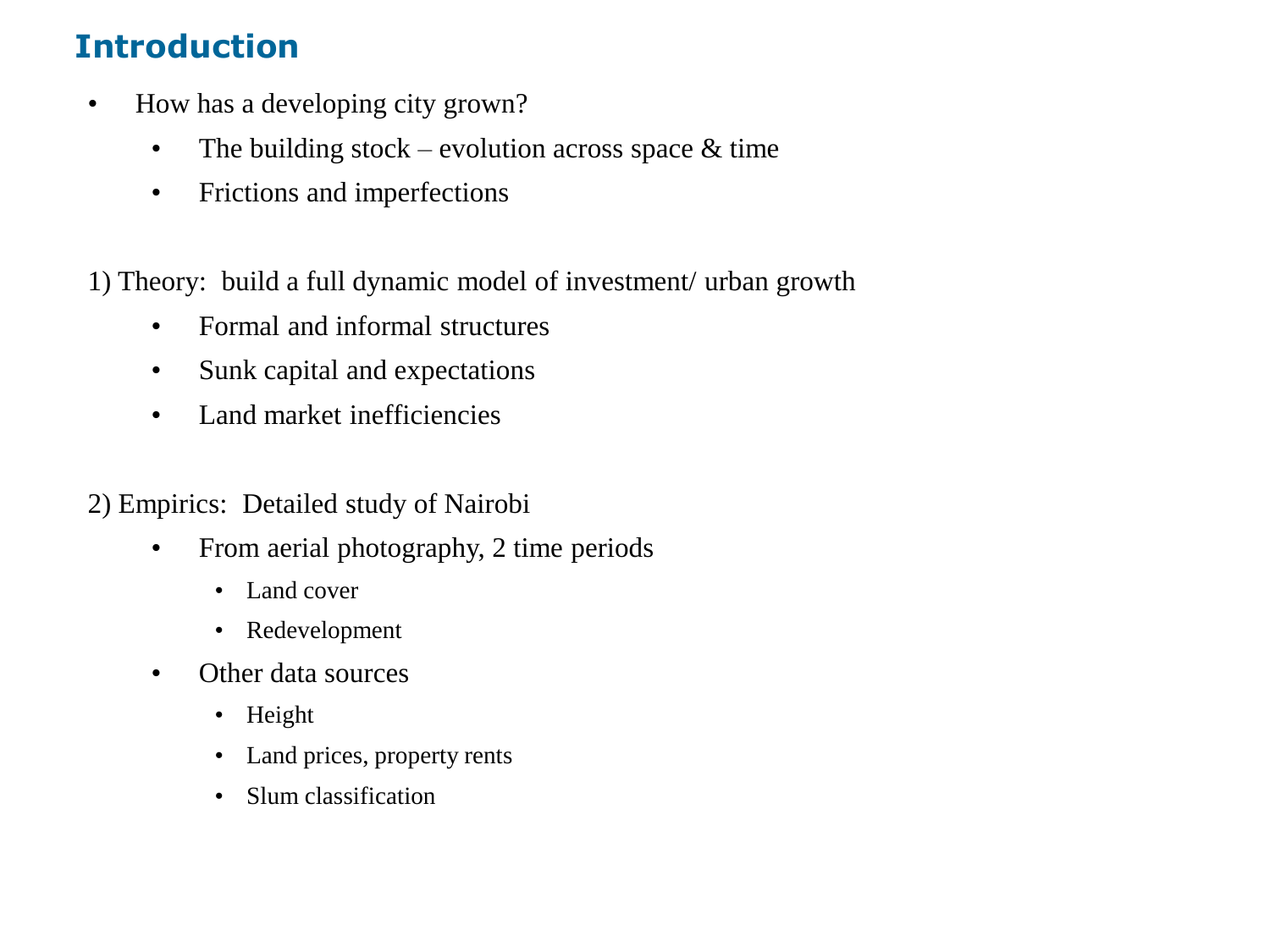# **Introduction**

3) Calibration:

• Data allows calibration of all parameters of the model

4) What is the cost of delayed formalisation of slums?

- Slums at edge and near the centre
- Opportunity cost of land not being in its most efficient use:
	- Close to centre, cost of perpetual delay  $\approx$  \$14,000 per household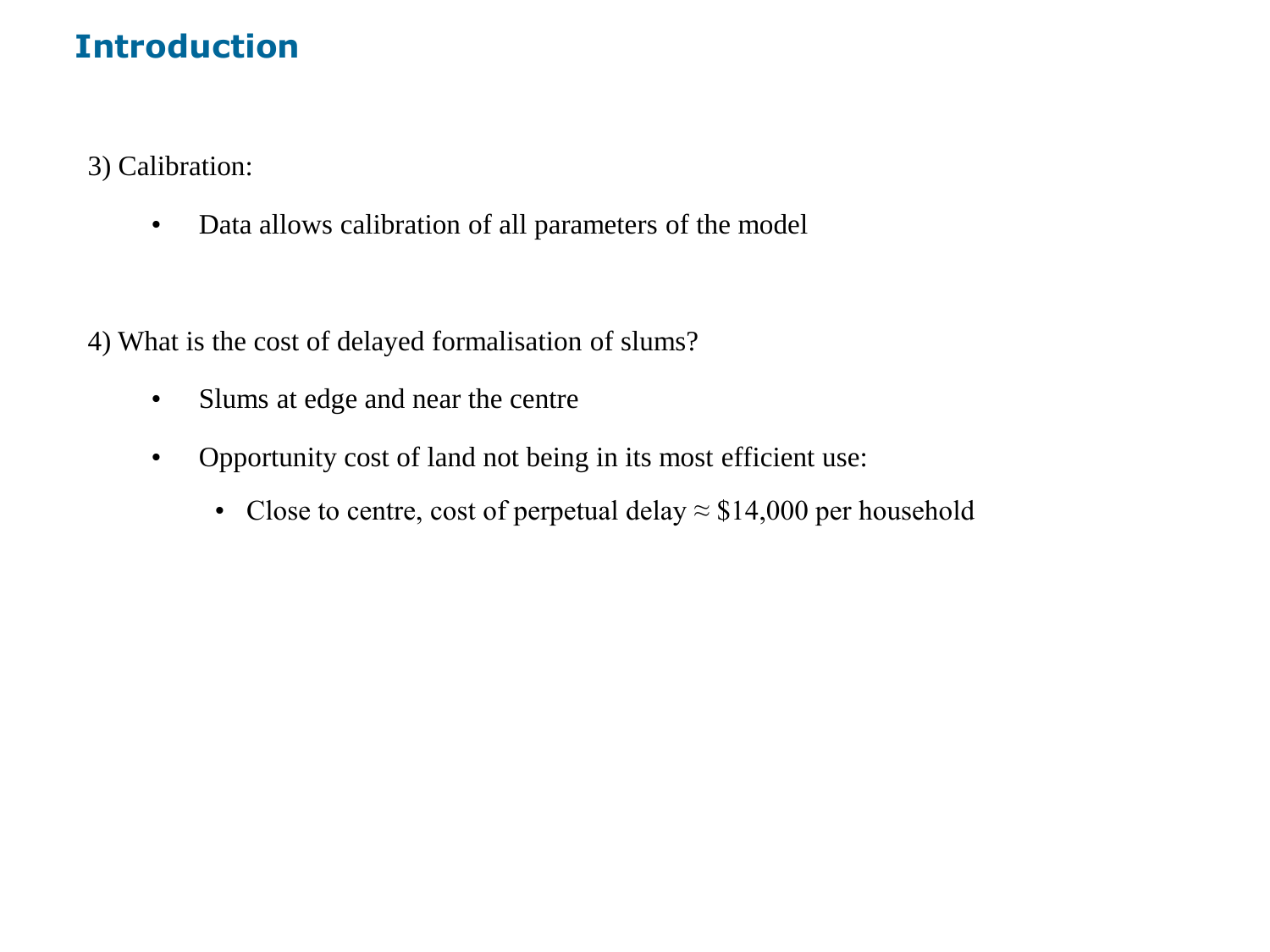# **Introduction**

Nairobi background:

- Population  $\approx$  3mn city, 6.5mn greater metro
- Growth:
	- Population  $\approx$  3.9% pa
	- Built volume  $\approx$  3.9% pa
	- Reconstruction: 3kms from CBD, 35% of buildings demolished in last 12 years.
- Slums:
	- Kibera:
		- Africa's largest slum:  $\approx$  200k people (some estimates > 1mn)
	- The 'hodgepodge':
		- Monocentricity evident in some aspects
		- Slums and formal settlements side-by-side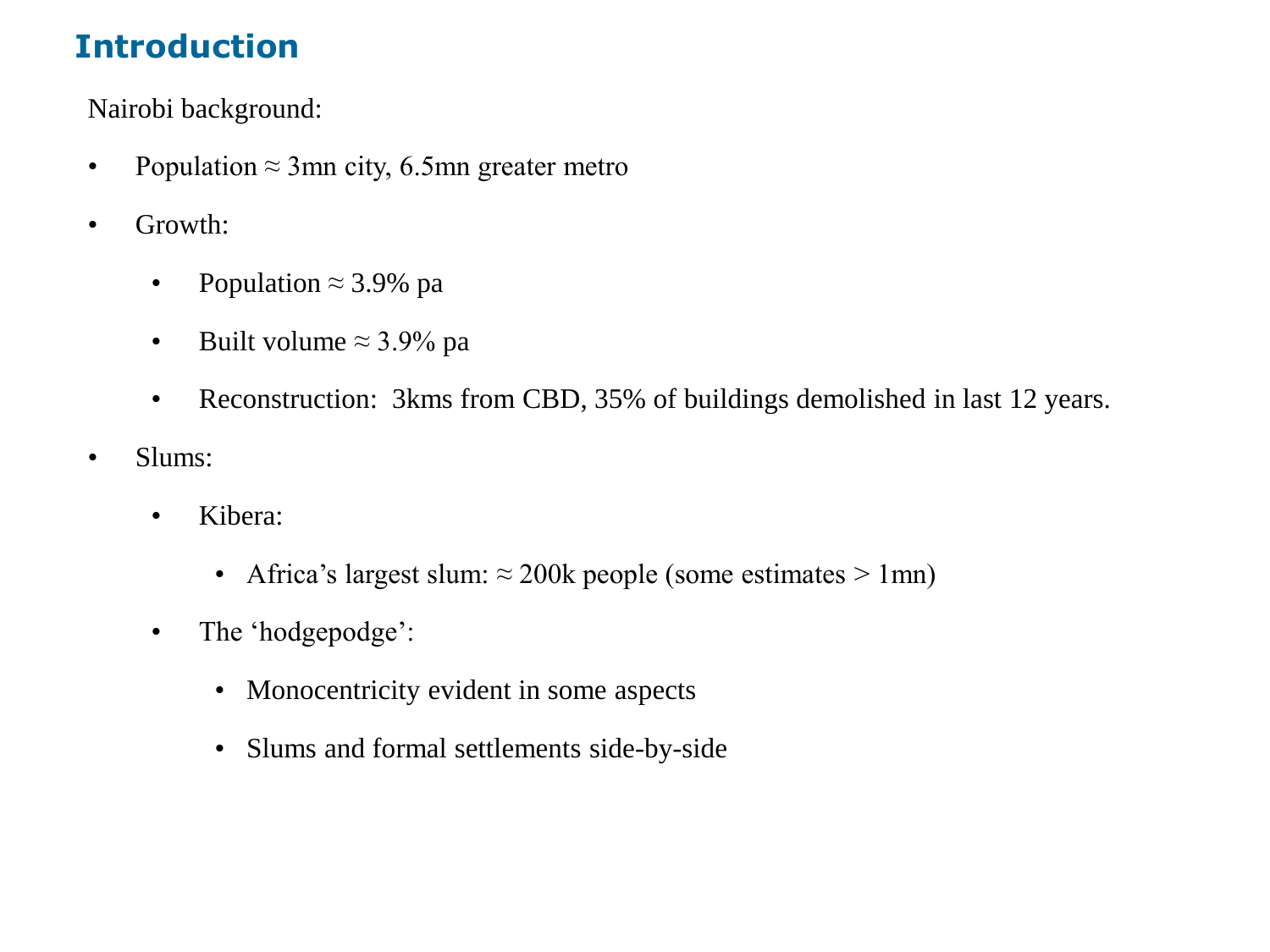# **Nairobi in the 2015 cross-section (includes public sector) 3-D average height of all buildings by 150x150m grid square**



Rings at 2 and 4 kms from centre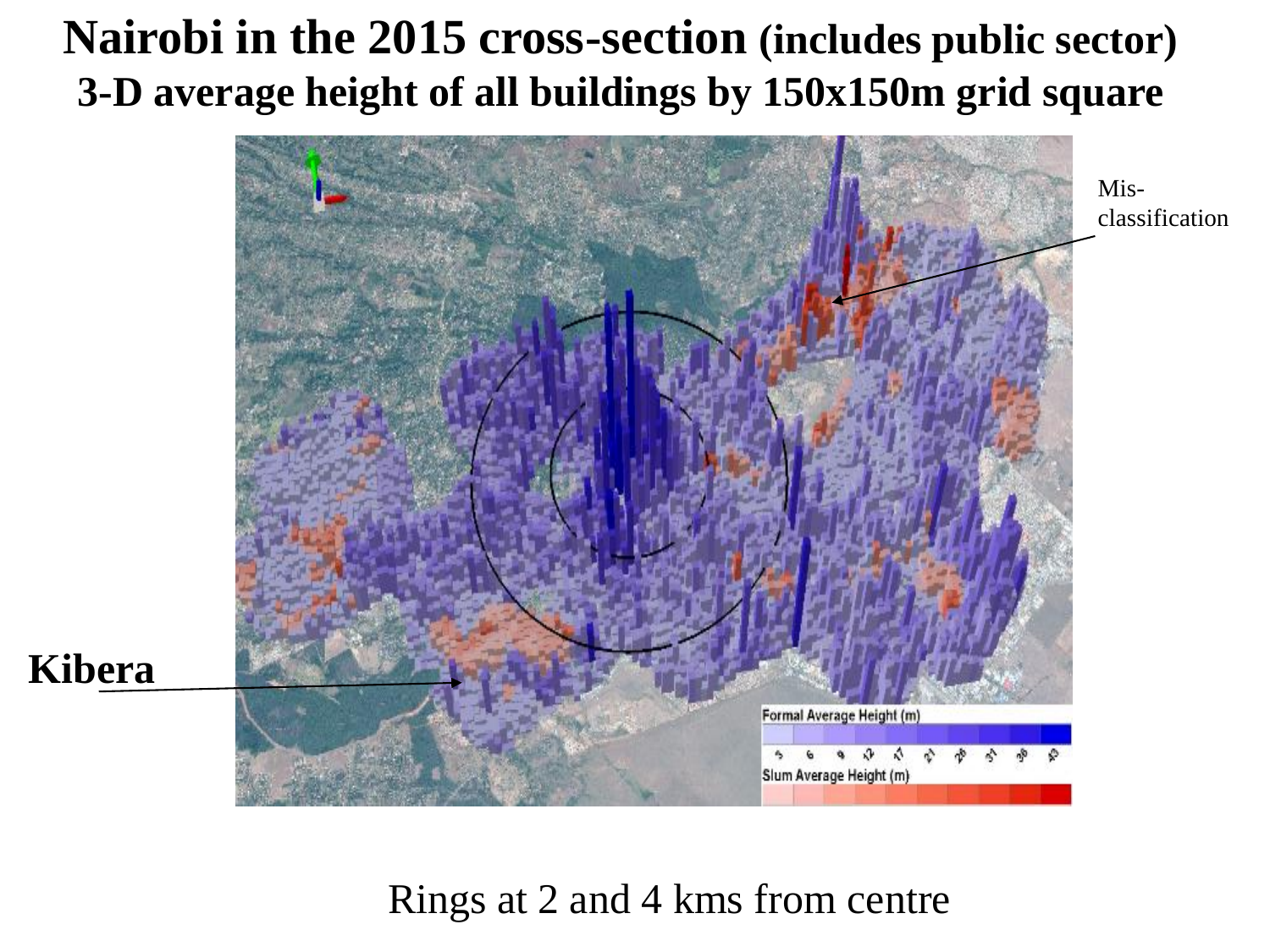, .

City with places, *x* (*distance from CBD*)*,* date *t*, development of type *i* ( = *Informal, Formal*):

Price of housing (house-rent), quality adjusted:  $p_i(x,t) = \overline{p}_i e^{p_i t} e^{-\theta_i x}$  $p_I(x,t) = \overline{p}_I e^{\hat{p}_I t} e^{-\theta_I t}$  $p(x,t) = \overline{p}_I e^{\hat{p}_I t} e^{-\theta_I x}$   $p_F(x,t) = \overline{p}_F e^{\hat{p}_F t} e^{-\theta_F x}$  $p_F(x,t) = \overline{p}_F e^{\hat{p}_F t} e^{-\theta_F t}$  $(x,t) = \overline{p}_F e^{\hat{p}}$ 

• Exogenous price growth, price gradient

Built volume  $v_i(x,t) = h_i(x,t)c_i(x,t)$  product of building height and cover.

Informal sector (slum):

Cannot build tall – but can increase cover Utility loss from increasing cover: 'crowding' Buildings are malleable (lego): – no sunk costs, expectations unimportant

Formal sector:

Volume achieved by height not cover Sunk  $costs - 'putty-clay':$ Expectations matter

Two sorts of decisions: Volume (either c or h) Timing – formalisation, waves of redevelopment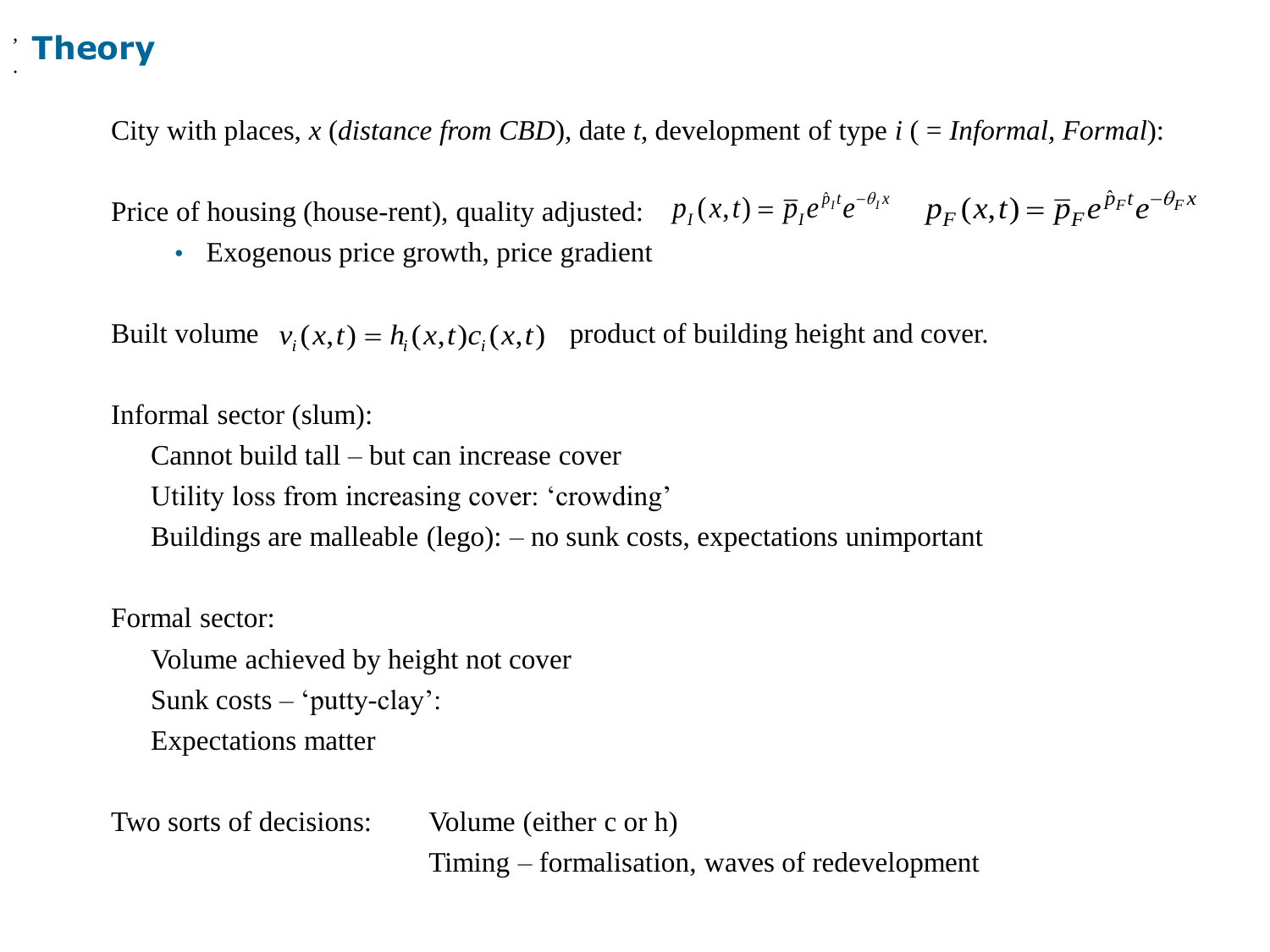#### **Informal sector:**

Land-rent:  $r_I(x,t) = [p_I(x,t)a(v_I(x,t)) - \kappa_I] v_I(x,t)$ 

Revenue: price adjusted by amenity loss,  $a(v_I(x,t)) = a_I v_I(x,t)^{(1-\alpha)/\alpha}$ constant construction cost per unit housing

Maximised land-rent (bid-rent)  $r_I(x,t) = \kappa_I(\alpha - 1)[a_I p_I(x,t) / \kappa_I \alpha]$ α  $= K, (\alpha - 1)$ |  $a, p, (x, t)$  /  $K, \alpha$ |  $\alpha$  -

NB: Construction costs share  $1/\alpha$  of revenue Land-rent share  $1 - 1/\alpha$  of revenue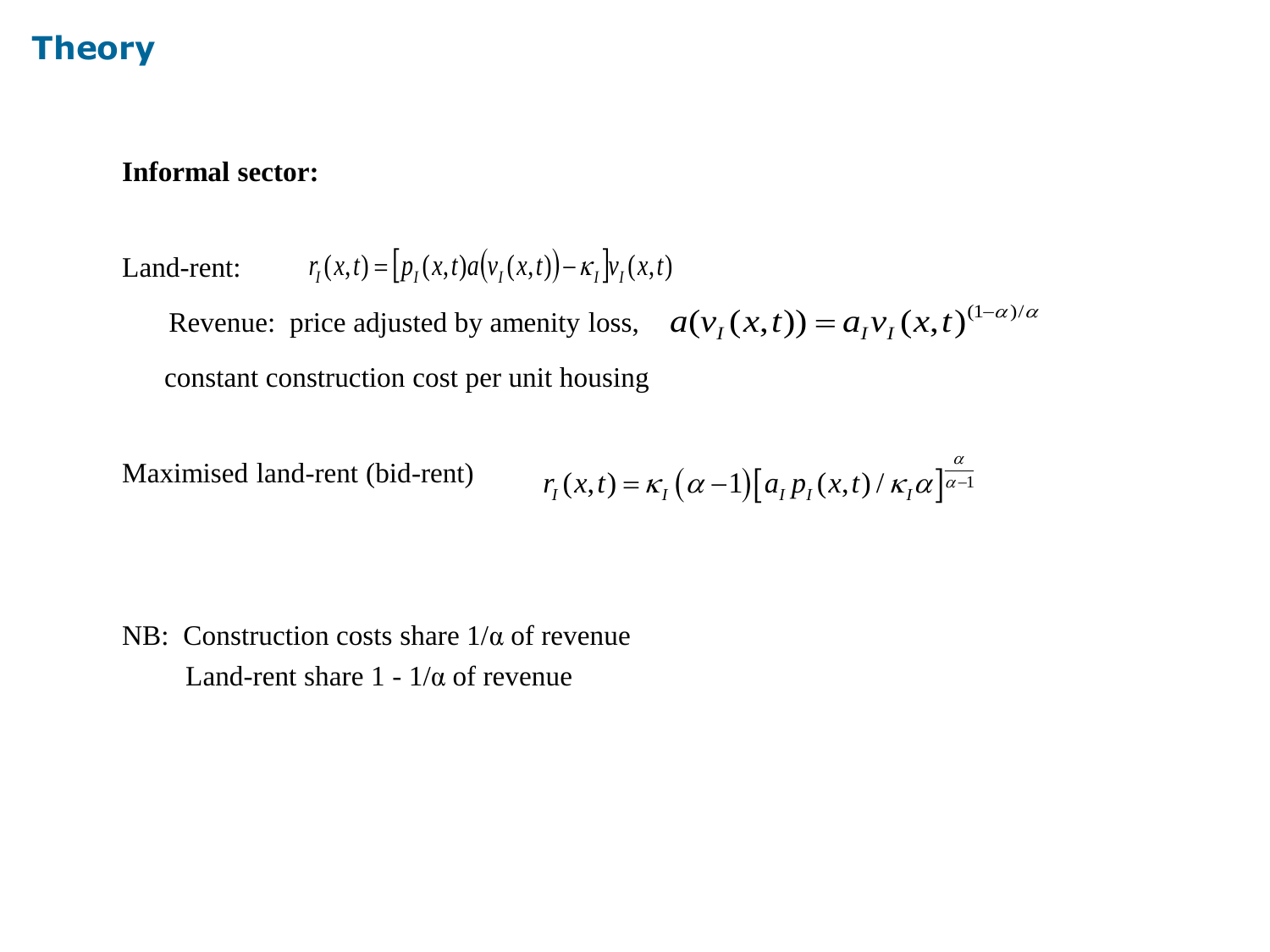#### **Formal sector:**

Land-rent: PV over interval  $t \in [\tau_i, \tau_{i+1}]$ , *i* is index over successive redevelopments, Construction cost per unit housing  $k(v_F) = \kappa_F v_F^{\gamma}$  $(x, \tau_i) = \int_{0}^{t_{i+1}} p_F(x,t) v_F(x, \tau_i) e^{-\rho(t-\tau_i)} dt - k(v_F(x, \tau_i))$ *F i t*  $R_F(x, \tau_i) = \int_0^{\tau_{i+1}} p_F(x, t) v_F(x, \tau_i) e^{-\rho(t - \tau_i)} dt - k \left(v_F(x, t) v_F(x, \tau_i)\right) dt$ *i*  $\tau_i$ ) =  $\int p_r(x,t)v_r(x,\tau_i)e^{-\rho(x-t_i)}dt - k(v_r(x,\tau_i))$ τ τ  $=$   $\int_{0}^{t+1} p(x,t) y(x, \tau) e^{-\beta (t-\tau)}$  $=\int_{\tau_i}^{\tau_{i+1}}p_F(x,t)v_F(x,\tau_i)e^{-\rho(t-\tau_i)}dt-$ 

Maximised PV land rent: 
$$
R_F(x, \tau_i) = \kappa_F(\gamma - 1) \left[ \frac{p_F(x, \tau_i) \Phi(x, i)}{\kappa_F \gamma} \right]^{\frac{\gamma}{\gamma - 1}}
$$

Value-to-rent-ratio (over interval):  $\Phi(x,i) = \int_{\tau_i}^{\tau_{i+1}} [p_F(x,t)/p_F(x,\tau_i)] e^{-\rho(t-\tau_i)}$ *i*  $f(x, i) \equiv \int_{\tau_i}^{\tau_{i+1}} [p_F(x, t) / p_F(x, \tau_i)] e^{-\rho(t - \tau_i)} dt$ τ τ  $\tau_{i}$ )  $|e^{-\rho(t-\tau)}$ 

Flow land-rent (constr. cost amortised over life of building):  $r_F(x,t,\tau_i) = \frac{1-1}{\gamma} p_F(x,t)v_F(x,\tau_i)$ 

NB: Construction costs share 1/γ of revenue

Land-rent share  $1 - 1/\gamma$  of revenue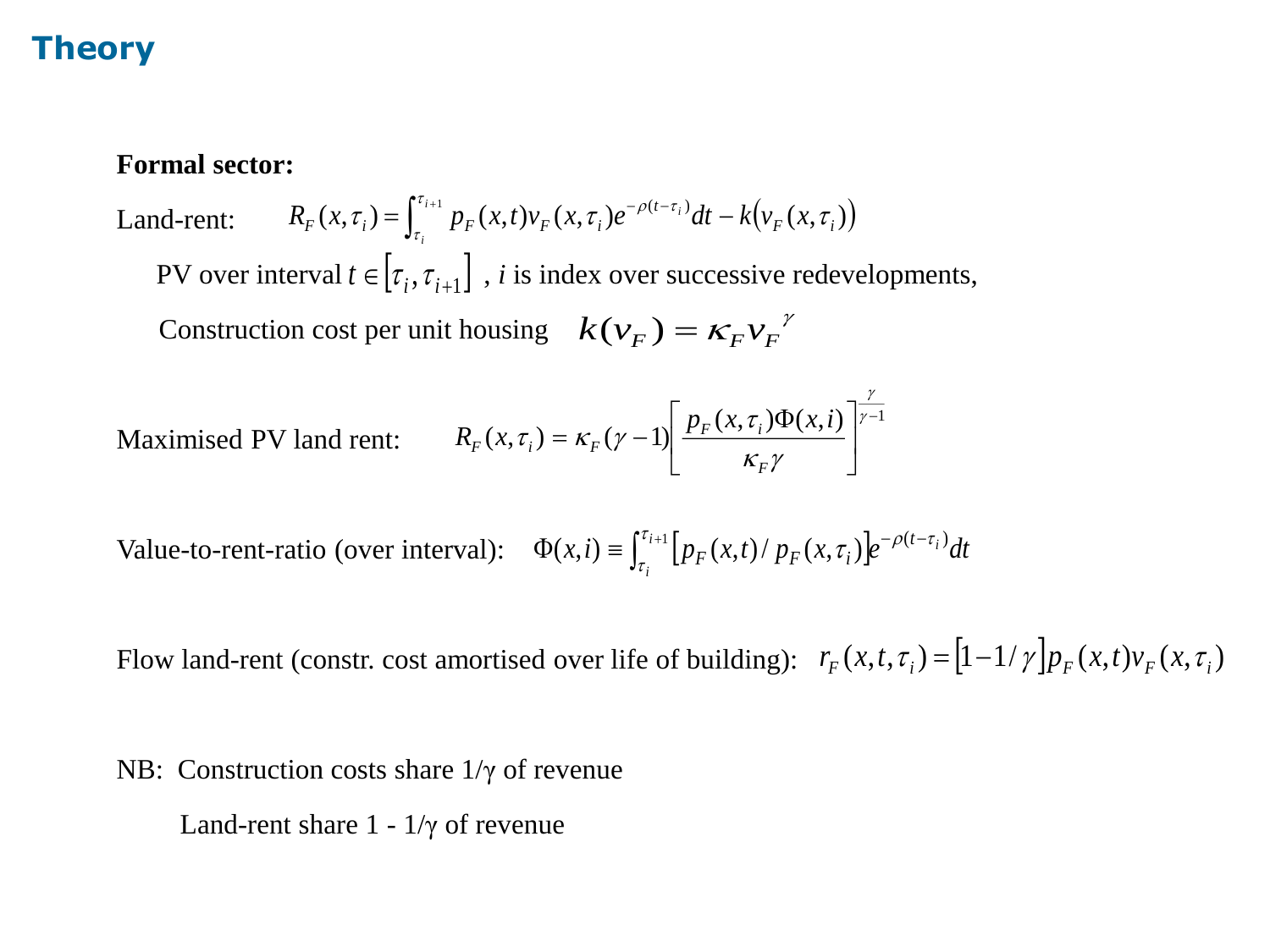#### **Land development**

Present value of not yet developed land at place *x* and date *t*.

$$
R(x) = \underbrace{\int_{0}^{\tau_{0}} r_{0} e^{-\rho t} dt}_{agriculture} + \underbrace{\int_{\tau_{0}}^{\tau_{1}} r_{I}(x, t) e^{-\rho t} dt}_{\text{slum use, house}} + \underbrace{\left[R_{F}(x, \tau_{1}) - D(x)\right] e^{-\rho \tau_{1}}}_{D(x): formal development}_{gurces live reduced opponents} + \underbrace{\sum_{i=2} R_{F}(x, \tau_{i}) e^{-\rho \tau_{i}}}_{\text{successive redevelopments}}_{\text{successive redevelopments}}
$$
\nRural to informal, date  $\tau_{0}$ :

\n
$$
\frac{\partial P V(x)}{\partial \tau_{0}} = e^{-\rho \tau_{0}} [r_{0} - r_{I}(x, \tau_{0})] = 0
$$

Informal to formal, date

\n
$$
\tau_1: \quad \frac{\partial P V(x)}{\partial \tau_1} = e^{-\rho \tau_1} \left[ r_I(x, \tau_1) - p_F(x, \tau_1) v_F(x, \tau_1) + \rho \left\{ k \left( v_F(x, \tau_1) \right) + D(x) \right\} \right] = 0
$$

Formal redevelopment, date  $\tau_{2...}$ :  $p_F(x, \tau_{i+1})[v_F(x, \tau_{i+1}) - v_F(x, \tau_i)] = \rho k(v_F(x, \tau_{i+1}))$  $P_F(x, \tau_{i+1})[v_F(x, \tau_{i+1}) - v_F(x, \tau_i)] = \rho k (v_F(x, \tau_{i+1}))$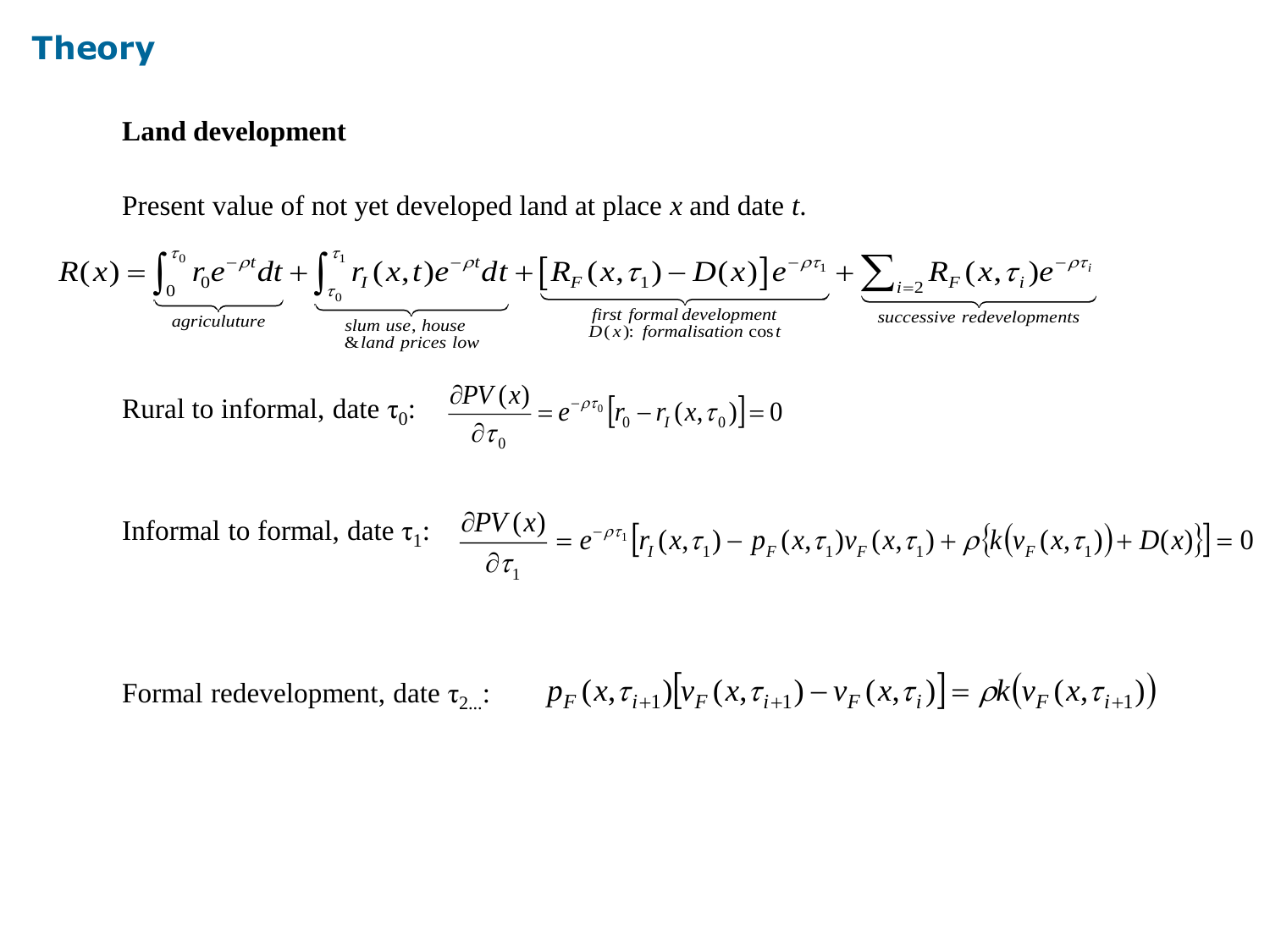#### **Development across time**

Price path:  $p_i(x,t) = \overline{p}_i e^{\hat{p}_i t} e^{-\theta_i x}$  $i \vee \cdots$ ,  $i \vee j$  $p_i(x,t) = \overline{p}_i e^{\hat{p}_i t} e^{-\theta_i t}$  $(x,t) = \overline{p}_i e^{\hat{p}}$ 

#### Transition slum  $\rightarrow$  formal if

ˆ $\rho_{_F}\gamma/(\gamma-1)>\hat{p}$  $\hat{p}_{F}\gamma/\gamma(\gamma-1) > \hat{p}_{I}\alpha/(\alpha-1)$ 

Formal redevelopment

- Proposition 1: Time path with perfect foresight:
- The value-to-rent ratio takes constant value Φ, and the time interval between successive formal redevelopments is constant  $\Delta \tau$ ,
- Successive rounds of formal sector building have greater volume (height) by constant proportional factor.

$$
\frac{v_F(x, \tau_{i+1})}{v_F(x, \tau_i)} = e^{\frac{\hat{p}_F \Delta \tau}{(\gamma - 1)}} = \frac{\gamma}{\gamma - \rho \Phi}
$$

Figure 1: Urban development with perfect foresight

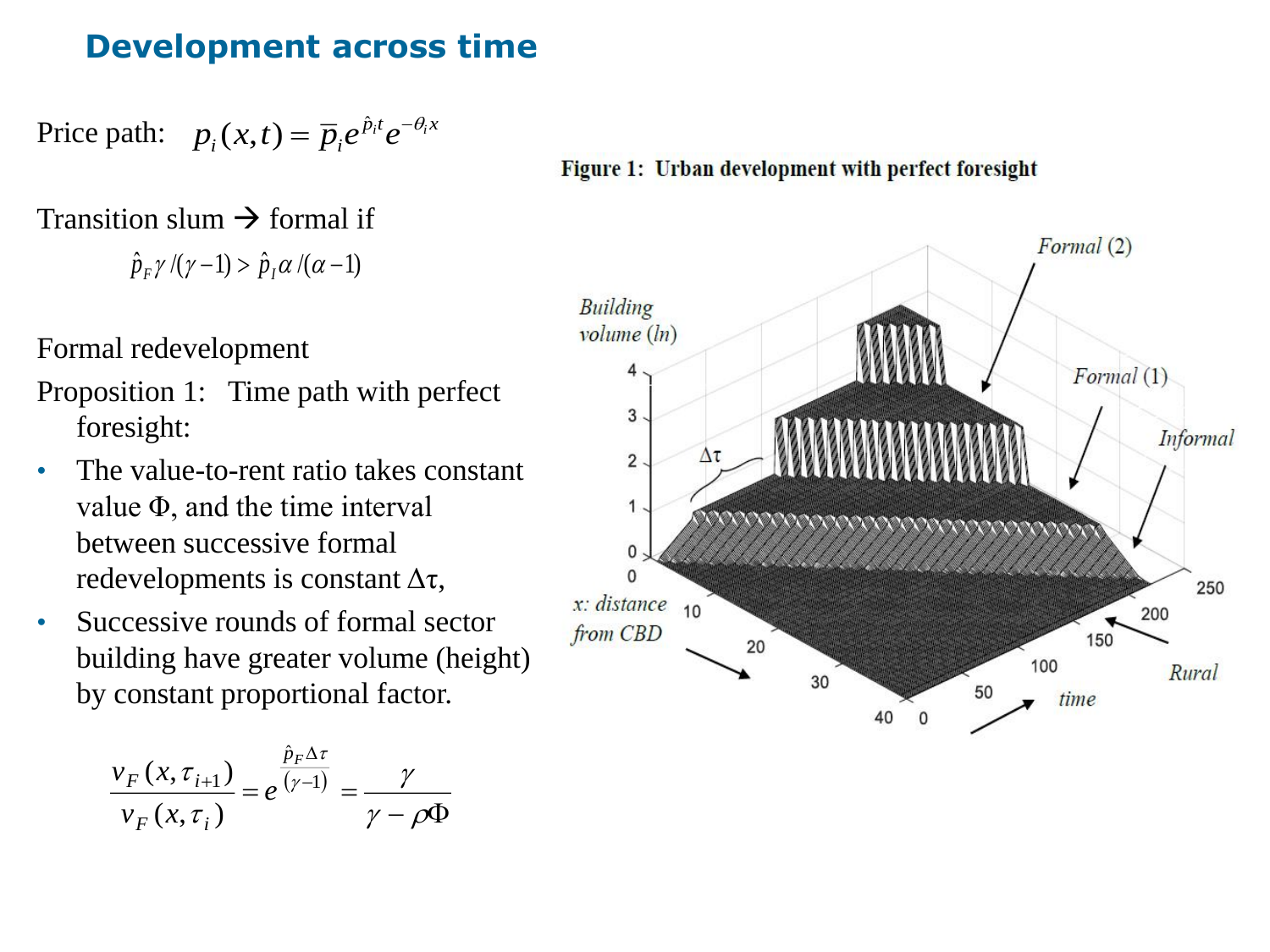#### **Development across space**

Proposition 2: (across locations)

If (additionally) the conversion cost is the same for all *x*

- The distance between successive formal sector redevelopments is constant
- The width of the informal sector is shrinking (constant) as

 $\hat{p}_F$  > (=) $\hat{p}_I$  $\hat{p}_F > (=\!\!\!\!\!\!/\,\hat{p})$ 



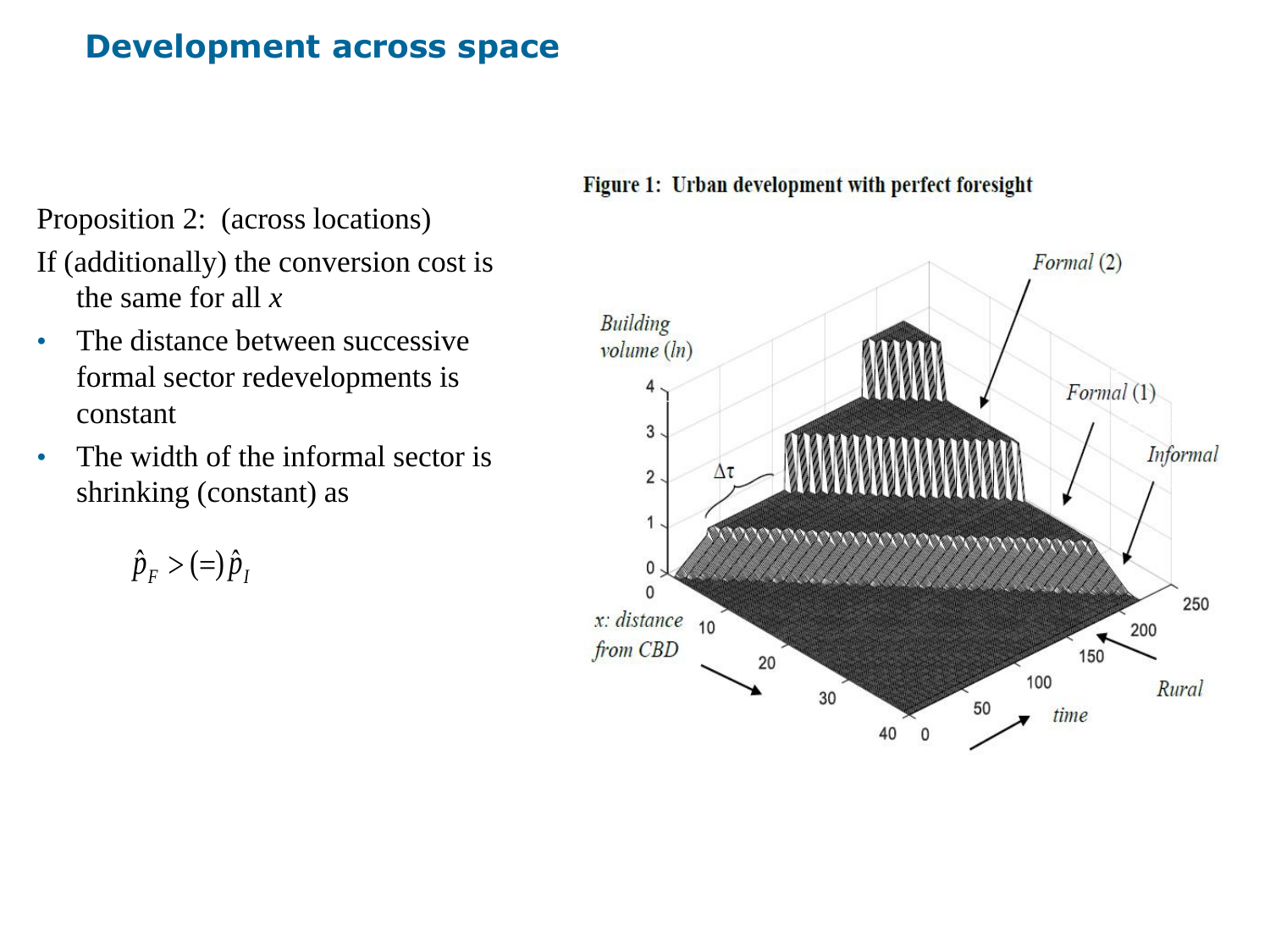# **Formalisation costs:**

**Figure 2: Formalisation costs** 

Building  $volume(h)$ **Building**  $volume(ln)$ 4 4  $\ensuremath{\mathsf{3}}$ 3  $\mathbf 2$  $\mathbf{1}$  $\overline{2}$ 0 1  $\mathsf{O}\xspace$ 250 10 200  $\mathbf 0$  $D(x) > 0$ 20 150 250 10 100 x: distance 30 200  $x$ : distance 50 from CBD 150 20 40  $\overline{\mathbf{0}}$ from CBD time 100 30 50 time 40 0

#### Figure 3: The hotchpotch: random variation in formalisation costs

- *High formalisation cost delays development & successive redevelopments*
- *Low expectations delay initial development, reduce building volume, and reduce the interval between redevelopments*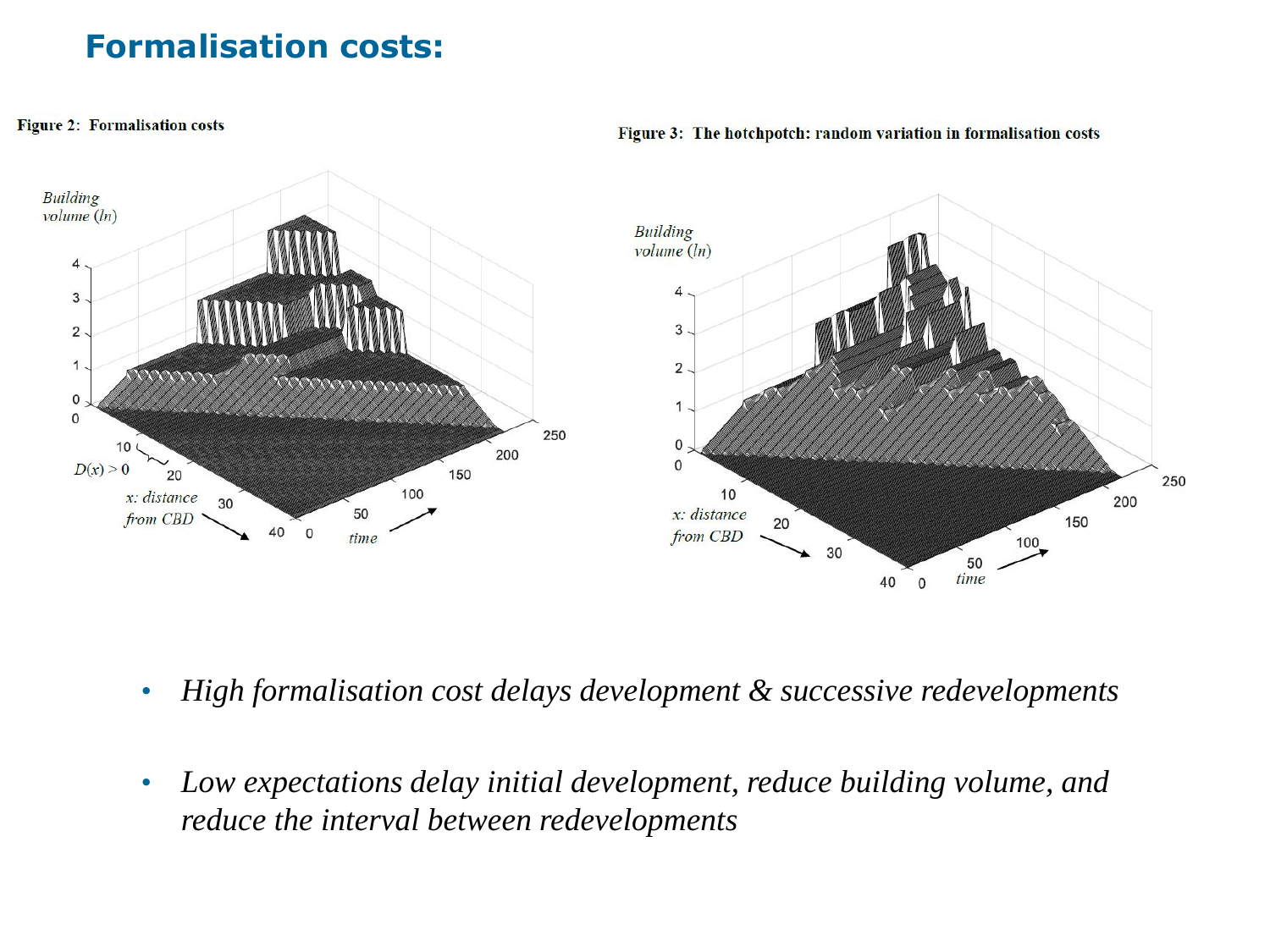# **Empirics: cross-section**

- Data on Nairobi
	- Building footprints
		- Aerial photo (10-40 cm resolution
		- Gives building footprints for 2003/4 and 2015 and heights for 2015.
		- Characteristics defined at 3mx3m pixels: aggregated to a grid with 6470 cells of 150m by 150m
	- Height (LIDAR 0.3-1m resolution) data for 2015.
		- For 2004 height
			- Know height of unchanged building
			- Teardowns: assigned based on average heights of neighbouring (queen) unchanged buildings (over-estimate)
		- Overlay building polygons in 2003/4 and 2015 to define redevelopment, infill and demolition
	- Land price: scraping web for advertised prices of vacant lots
	- House-rent: House-rent per m<sup>2</sup>, formal and informal (2012, NORC)
	- Slum classification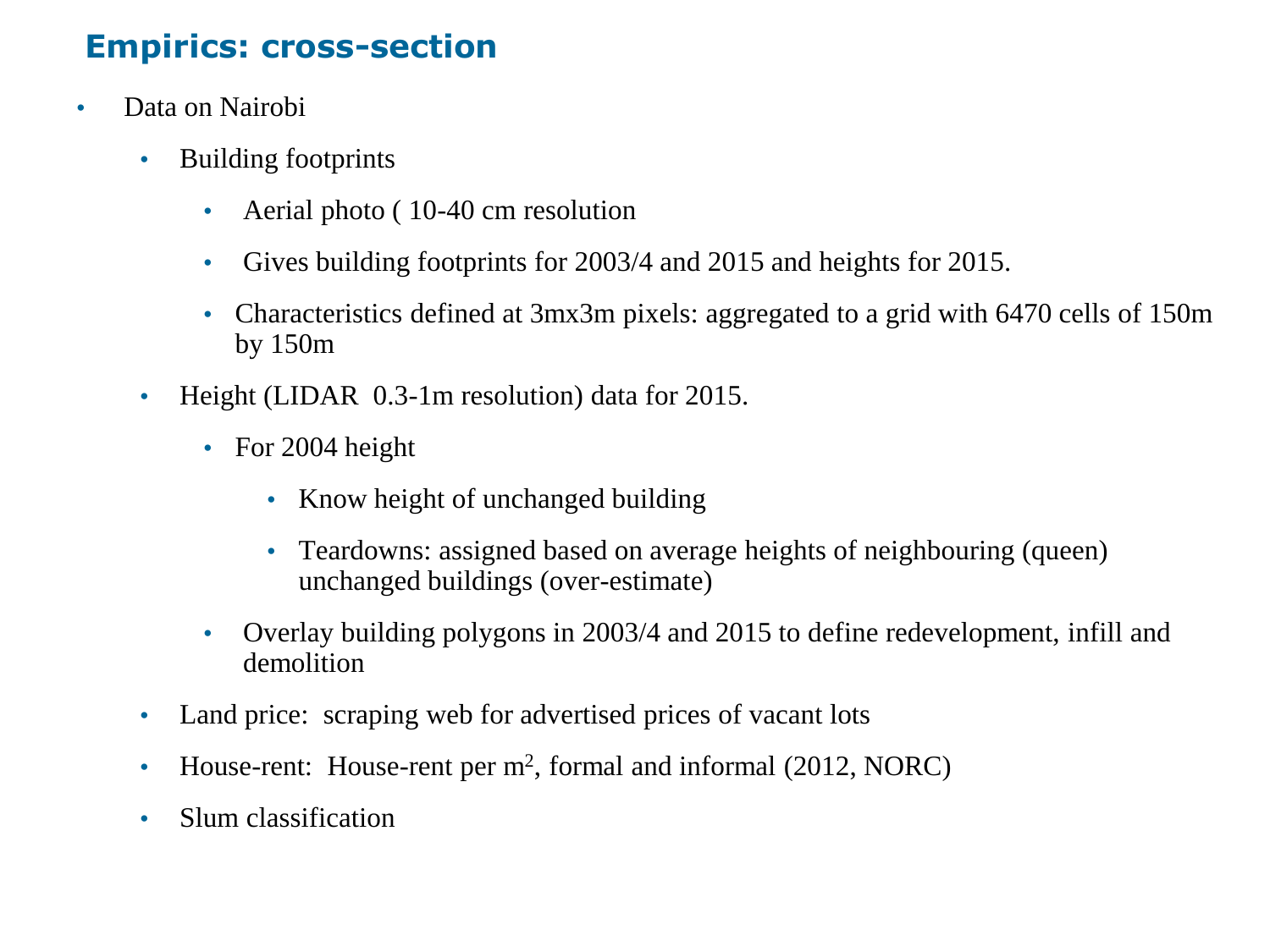#### **Empirics: cross-section**

Building height by distance from centre:

- Formal: tall and gradient
- Slum: uniformly low

Building cover-to-area ratio by distance from centre:

- Formal: low and constant
- Slum: Up to 60%, declining with distance



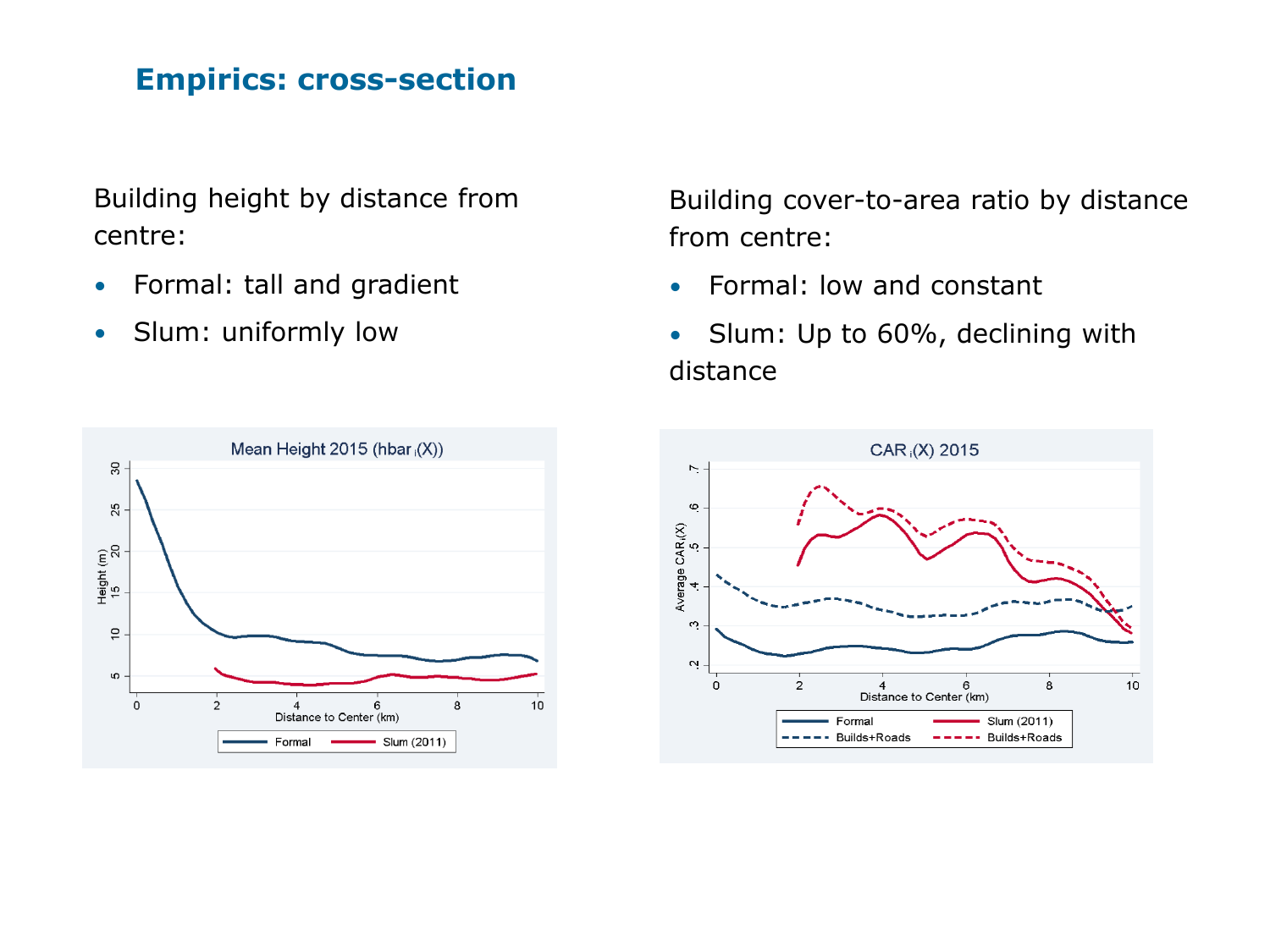#### **Empirics: cross-section**

Volume per unit land area: by type

• Slum and formal areas provide about equal building volume per unit area



Total volume by distance

- Total volume provided
- slum greatest share 20% at 5-8kms

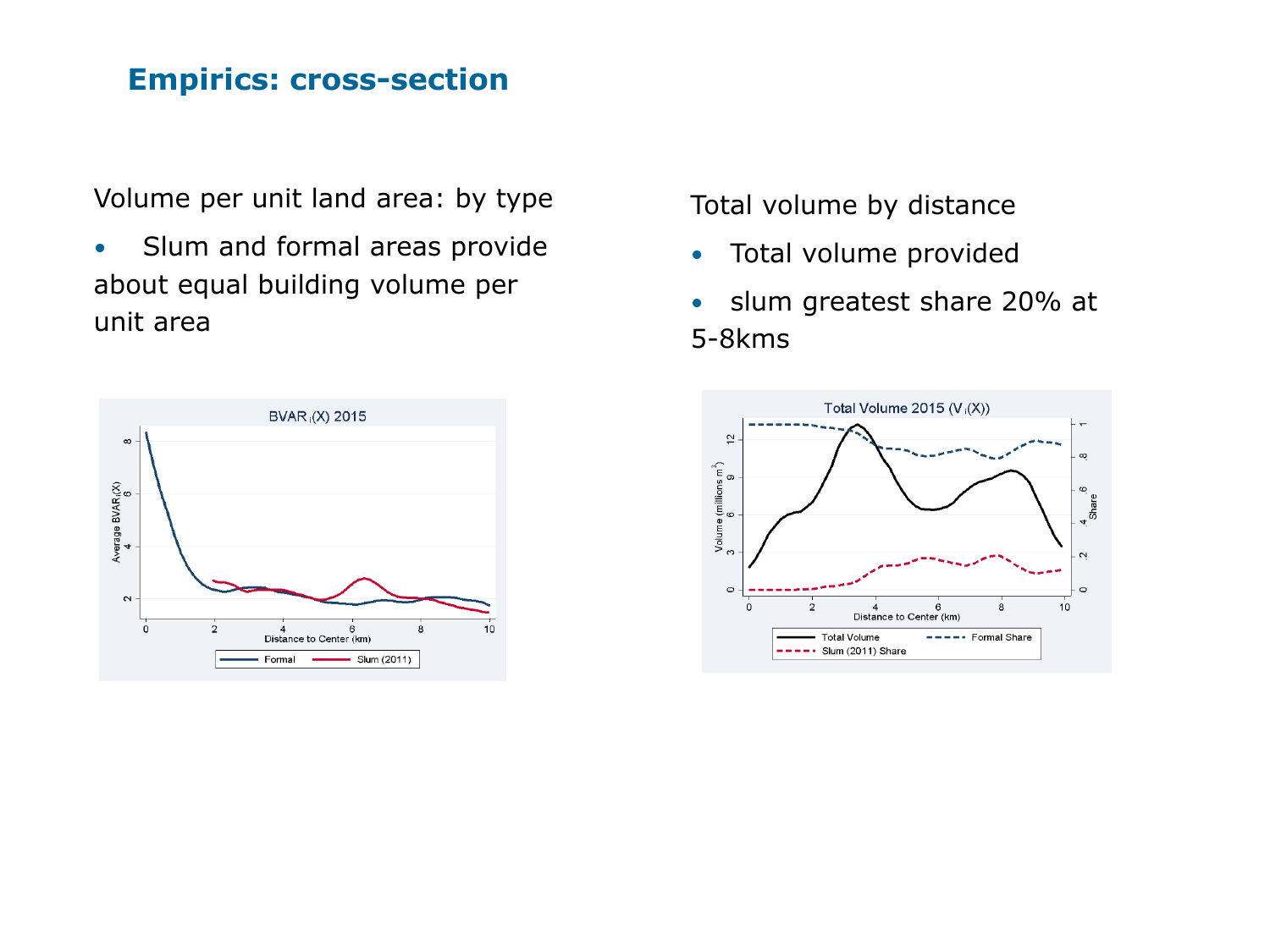#### **Empirics: changes**

- Huge amount of redevelopment:
	- 3 kms from the centre, 35% of buildings replaced in the last 12 years (developed country < 10%).
	- At 3kms from the centre, demolition goes with redevelopment to much taller buildings.
	- Volume per unit area increase by 40%



#### Volume per unit area Building height

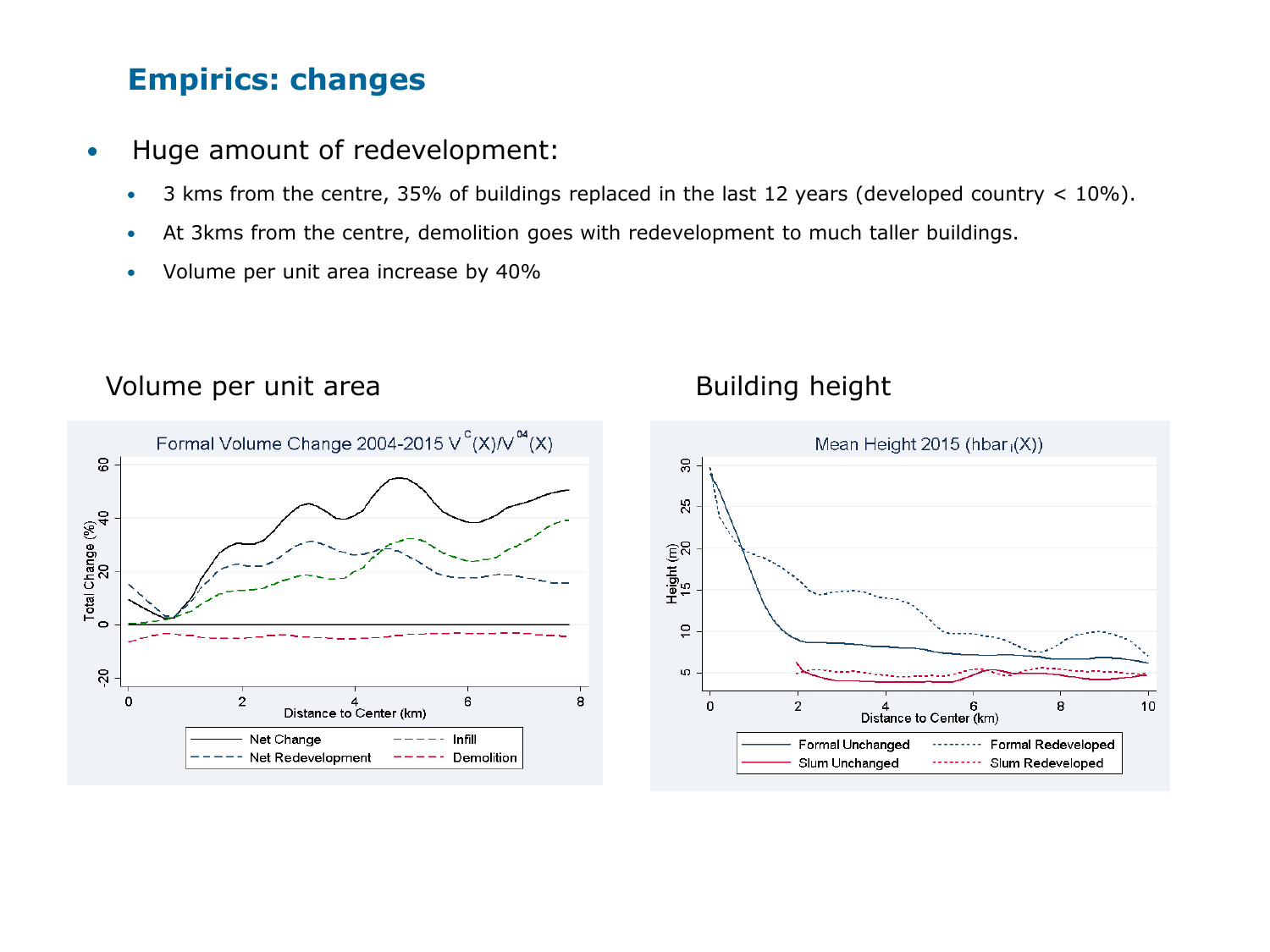#### **Empirics: changes**

• Further out, increasing densification and volume growth in slums





#### Cover to area ratio Total volume by distance and sector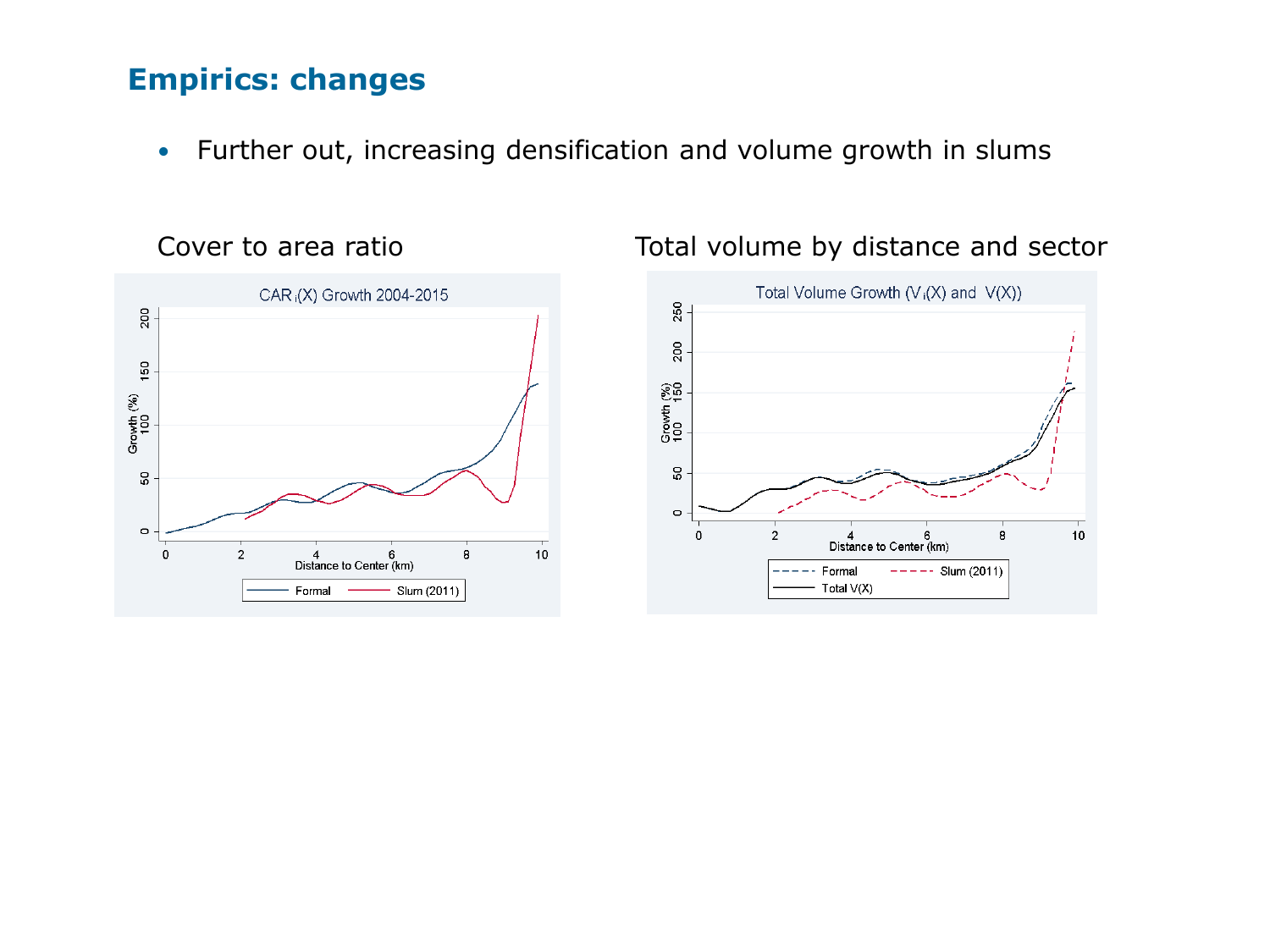# **Calibration:**

Three steps: Spatial gradients/ intertemporal/ levels

I: Gradients:

•Regressions to find gradients of volume, land-prices, land-rents wrt distance from the CBD:

| Table 1. Land price, House rent, Height, CAR and BVAR gradients |                   |             |             |                 |              |  |  |  |  |  |
|-----------------------------------------------------------------|-------------------|-------------|-------------|-----------------|--------------|--|--|--|--|--|
| Panel A. Key gradients used in calibrations                     |                   |             |             |                 |              |  |  |  |  |  |
|                                                                 | $\left( 1\right)$ | (2)         | (3)         | (4)             | (5)          |  |  |  |  |  |
|                                                                 | Ln land sales     | Ln formal   | Ln slum     | Ln Formal       | Ln Slum      |  |  |  |  |  |
|                                                                 | price (USD        | house-rent  | house-rent  | Redeveloped     | <b>CAR</b>   |  |  |  |  |  |
|                                                                 | per sq m.)        | per sq m.   | per sq m.   | Height          |              |  |  |  |  |  |
|                                                                 |                   | floor space | floor space |                 |              |  |  |  |  |  |
| Distance to                                                     |                   |             |             |                 |              |  |  |  |  |  |
| centre                                                          | $-0.173***$       | $-0.103***$ | 0.0462      | $-0.0965***$    | $-0.104***$  |  |  |  |  |  |
|                                                                 | (0.0518)          | (0.0317)    | (0.0300)    | (0.00315)       | (0.00825)    |  |  |  |  |  |
| Ruggedness                                                      | $-0.0239$         | 0.0263      | $-0.0383$   | $0.0153**$      | $-0.0335***$ |  |  |  |  |  |
|                                                                 | (0.102)           | (0.0524)    | (0.0690)    | (0.00596)       | (0.0116)     |  |  |  |  |  |
| Elevation                                                       | $5.373***$        | 1.450       | 2.964 ***   | $-134.9$        | $-1027.0***$ |  |  |  |  |  |
|                                                                 | (1.801)           | (1.062)     | (0.731)     | (129.5)         | (220.5)      |  |  |  |  |  |
| Constant                                                        | $-1.365$          | $3.947**$   | $-0.0846$   | 2.975***        | $1.635***$   |  |  |  |  |  |
|                                                                 | (3.233)           | (1.791)     | (1.264)     | (0.223)         | (0.385)      |  |  |  |  |  |
| Other controls                                                  | lot size, lot     |             |             |                 |              |  |  |  |  |  |
|                                                                 | size sq.,         |             |             |                 |              |  |  |  |  |  |
|                                                                 | month FEs,        |             |             |                 |              |  |  |  |  |  |
|                                                                 | geo-coded         | no          | no          | $\overline{no}$ | no           |  |  |  |  |  |
| Observations                                                    | 136               | 372         | 503         | 4589            | 983          |  |  |  |  |  |
| R-squared                                                       | 0.292             | 0.106       | 0.084       | 0.191           | 0.145        |  |  |  |  |  |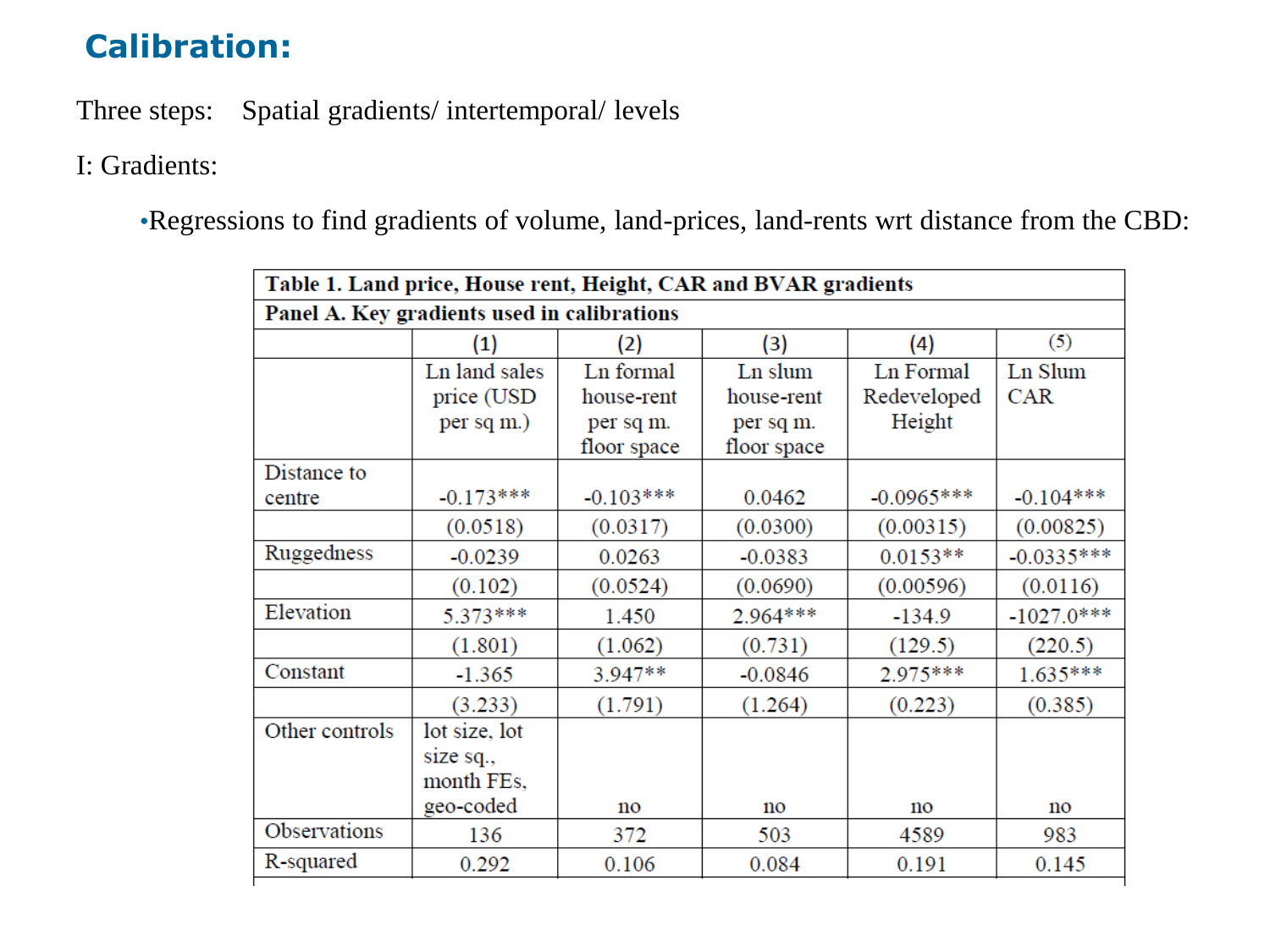#### d<sub>1</sub> = 0.708 **Calibration:**  $, '$

I: Gradients:

,

- Regressions to find gradients of volume and land-prices, land-rents wrt distance from the CBD:
- Calibrate elasticities of building decisions
- Price gradient centre to edge
- $\alpha \rightarrow$  share of construction in formal house-rent = 74%
- $\gamma \rightarrow$  share of construction in informal house-rent = 56%

II: Growth and present values:

- Value to rent ratio  $= 25$
- Interval between redevelopments, 75 years

III: Levels and price/ cost/ amenity parameters (at 2015, 4.5km)

• House rent  $m^2$ .  $(x,t)a_1v_1(x,t)^{(1-\alpha)/\alpha} = $7.56$   $p_F(x,t) = $18.73$  $p_I(x,t)a_I v_I(x,t)^{(1-\alpha)/\alpha}$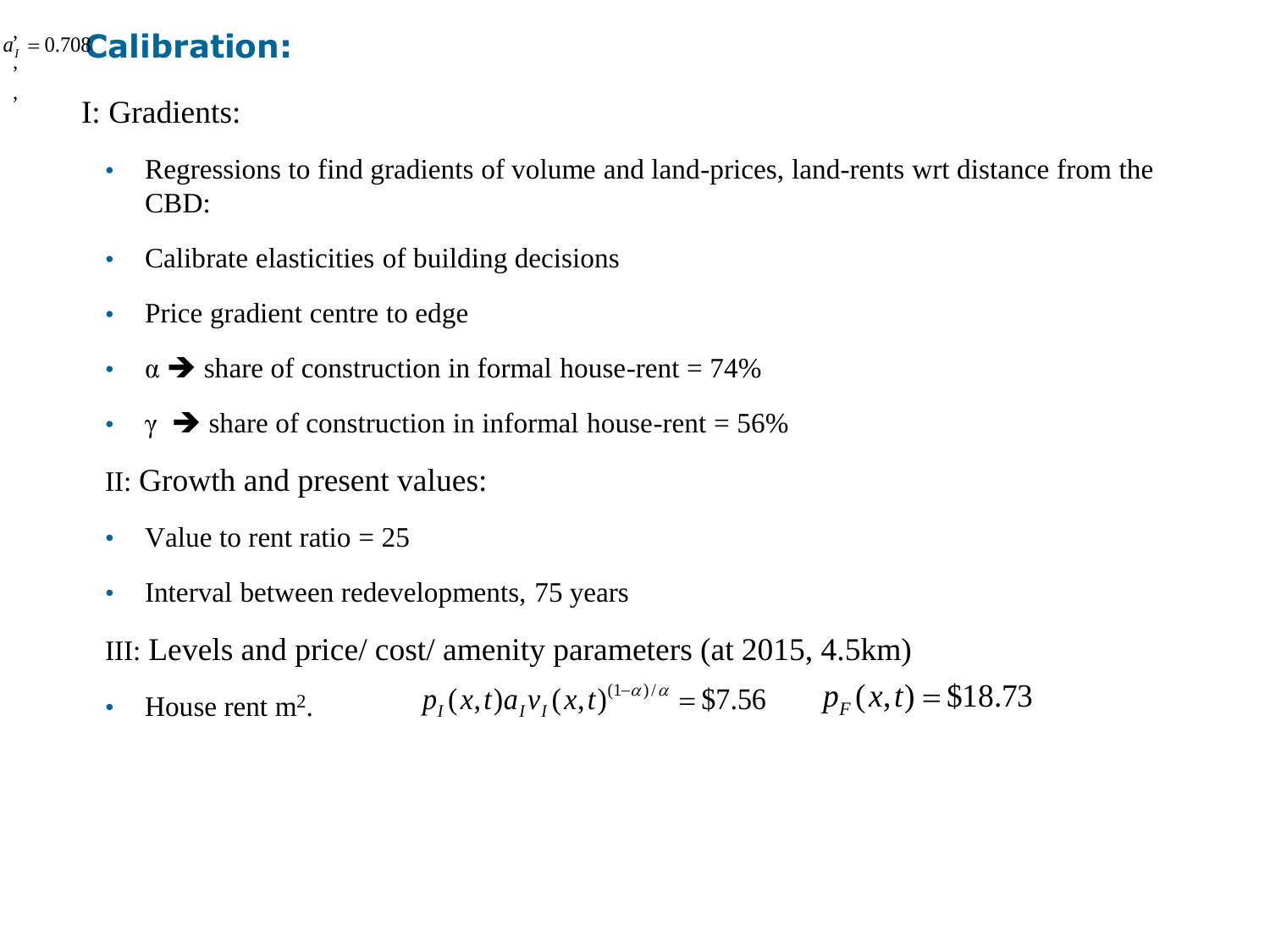### **Application: the cost of delayed formalisation**

- Numerous reasons for delayed land conversion:
	- Conflicting claims
		- Kibera history
	- Political economy
		- Slum-lords
		- Tenants
- Calculate the opportunity cost of delayed conversion
	- NB: NOT including cost of disrupted social networks/ relocation or benefit of city reorganisation/ agglomeration/ scale
- PV of land rents at place *x*, discounted to date *s*, if formalisation at date *z*

$$
PV(x, s, z) = \int_{s}^{z} r_{I}(x, t)e^{-\rho(t-s)}dt + e^{-\rho(z-s)}\sum_{i=0}^{\infty} R_{F}(x, z + i\Delta\tau)e^{-\rho i\Delta\tau}
$$
  
=  $r_{I}(x, s)\frac{1 - e^{-(\rho - \hat{p}_{I}\alpha/(\alpha - 1))(z - s)}}{\rho - \hat{p}_{I}\alpha/(\alpha - 1)} + r_{F}(x, s, s)\Phi\frac{e^{-(\rho - \hat{p}_{F}\gamma/(\gamma - 1))(z - s)}}{1 - e^{-(\rho - \hat{p}_{F}\gamma/(\gamma - 1))\Delta\tau}}.$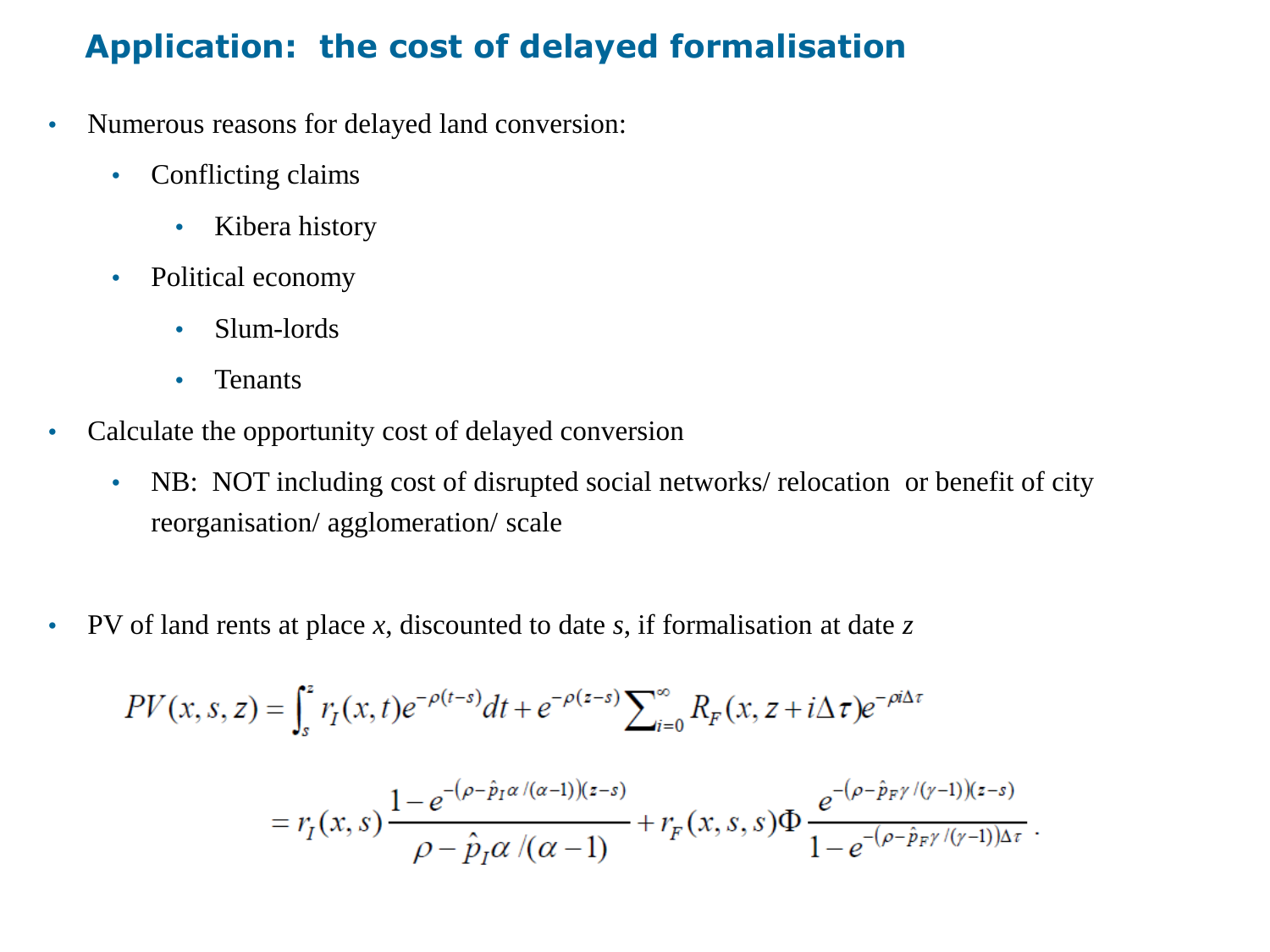# **Land values: PV(x,2015,z)**

| Table 4. Present value of land-rent: \$ per m <sup>2</sup> |           |             |             |         |               |  |  |  |  |
|------------------------------------------------------------|-----------|-------------|-------------|---------|---------------|--|--|--|--|
| Date of formalisation, z                                   | $3-4$ kms | $4-5$ $kms$ | $5-6$ $kms$ | $6-7km$ | $7 - 8$ $kms$ |  |  |  |  |
| $z = 2015$                                                 | 766.7     | 644.7       | 542.3       | 456.2   | 383.7         |  |  |  |  |
| $z = 2040$                                                 | 683.9     | 588.9       | 507.6       | 438.1   | 378.5         |  |  |  |  |
| $z = 2065$                                                 | 600.4     | 524.7       | 459.1       | 402.2   | 352.7         |  |  |  |  |
| $z = 2015 + \Delta \tau = 2090$                            | 535.3     | 472.7       | 417.8       | 369.6   | 327.3         |  |  |  |  |
| $z = \infty$                                               | 409.0     | 368.6       | 332.2       | 299.3   | 269.8         |  |  |  |  |
| Optimal $z$                                                | 2000      | 2005        | 2011        | 2017    | 2023          |  |  |  |  |
| $PV$ at optimal $z$                                        | 790.0     | 652.2       | 543.3       | 456.6   | 386.8         |  |  |  |  |
| Sq. m slum land                                            | 1129311   | 2263428     | 1946034     | 1397601 | 2800755       |  |  |  |  |
| No. slum households 2009                                   | 29070     | 45810       | 33100       | 28390   | 32690         |  |  |  |  |

Present values at  $s = 2015$ .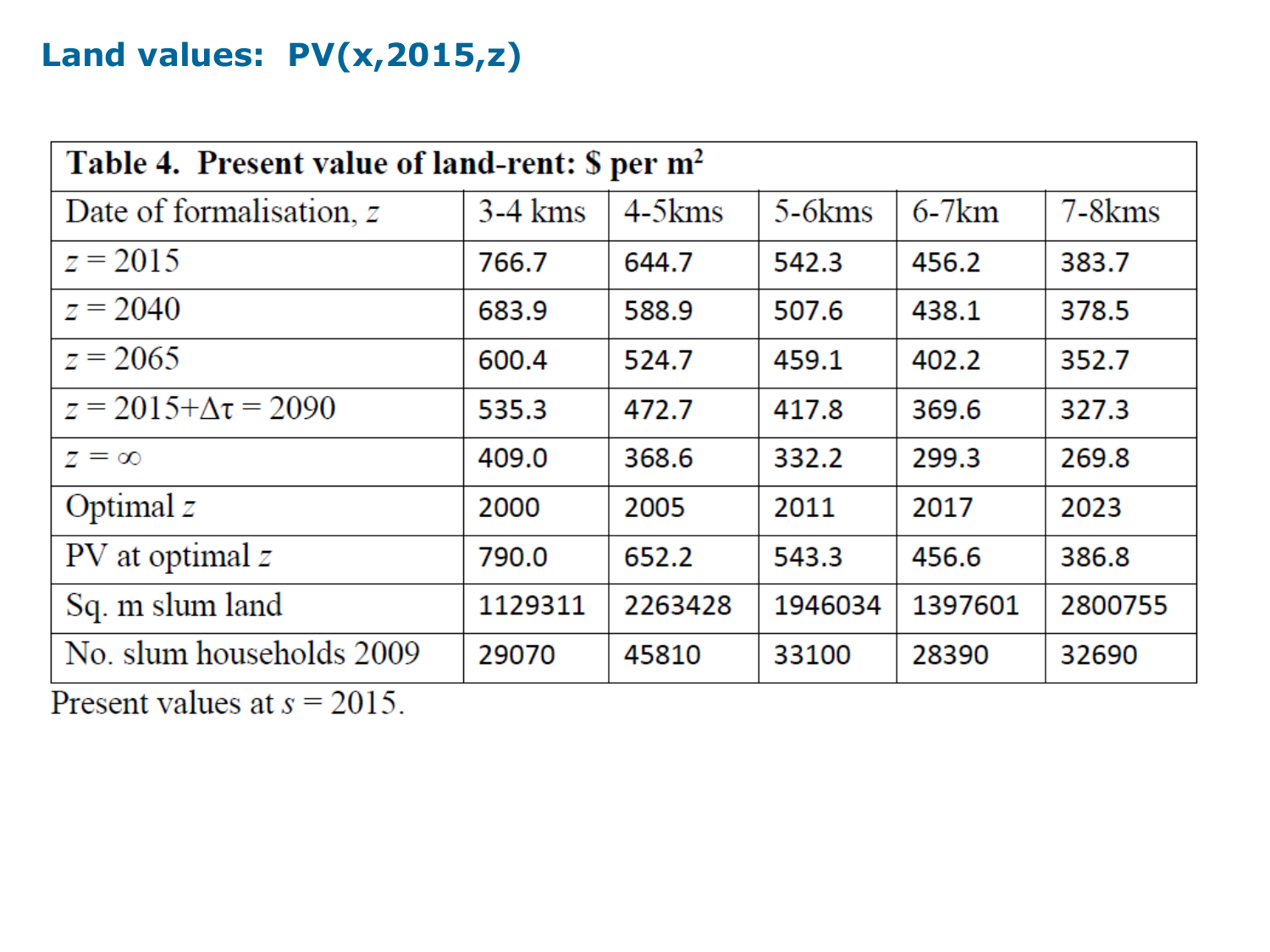# **The cost of delay**

- Perpetual delay vs efficient formalisation date at 3-4kms
	- $$790-\$409 = $381$  per m<sup>2</sup>
	- Equivalent to  $\approx$  \$15,000 per household

(i.e., this the surplus after fully 'compensating' slum-lord)

- Drops off further out: at 5-6 kms
	- $$284 \text{ per m}^2$
	- Equivalent to  $\approx$  \$12,000 per household
- Total loss up to 6kms  $\approx$  \$1.3bn
- Drops off with shorter delays:
	- 25 year delay from 2015 costs \$56 per  $m^2$  at 4-5 km.
	- Cf, annual informal land-rent at 4-5 kms  $\approx$  \$12